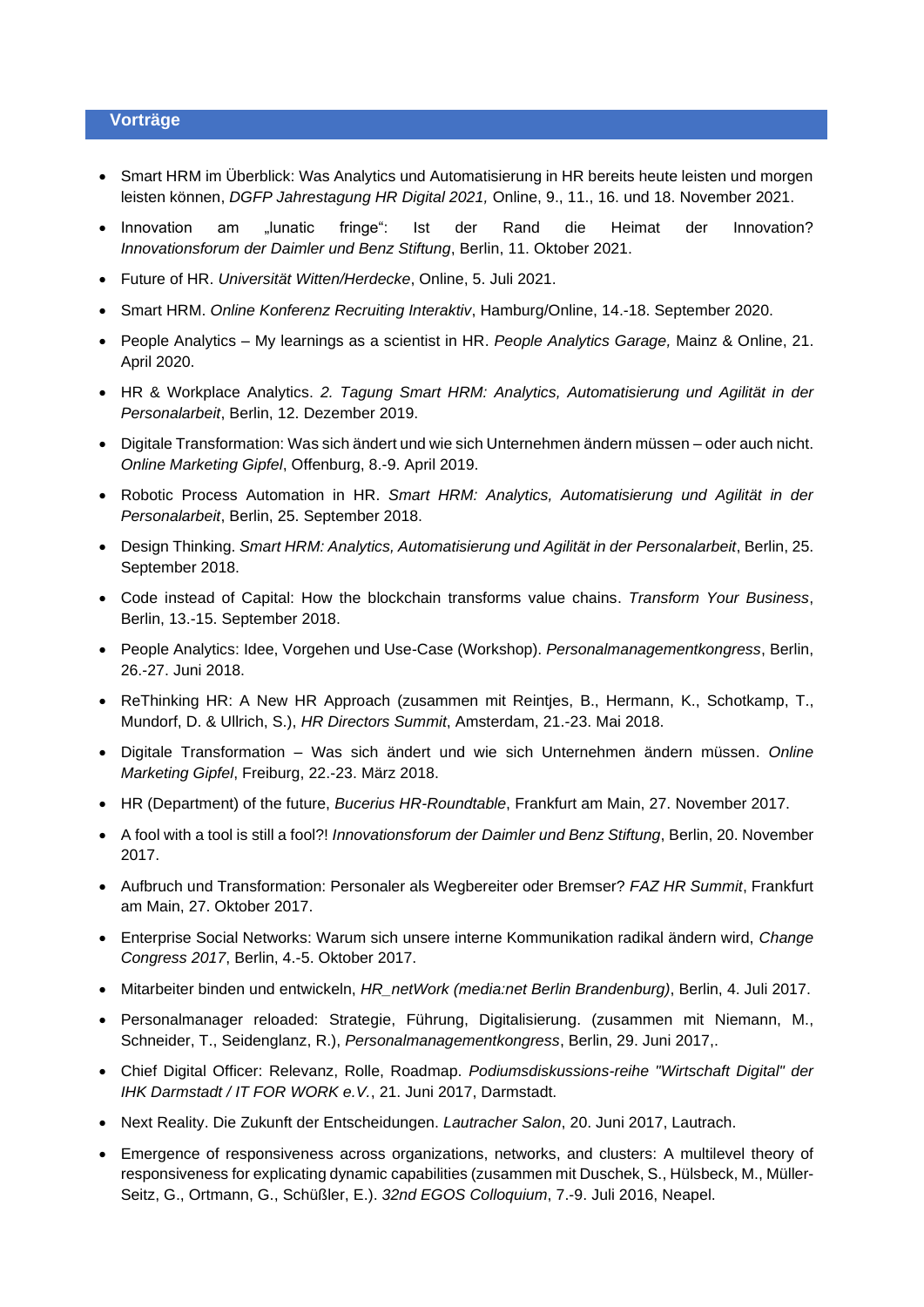- A remedy called affordances. *Workshop der Wissenschaftlichen Kommission Organisation*, 17.-19. Februar 2016, Zürich.
- Pick up your tools: Integrating tools in models of mindful organizing*. Workshop der Wissenschaftlichen Kommission Organisation (*zusammen mit Huber, C.), 17.-19. Februar 2016, Zürich.
- Emergence of responsiveness across organizations, networks, and clusters: Towards a multilevel theory of responsiveness for explicating dynamic capabilities. *9th Competence-based Strategic Management Symposium* (zusammen mit Duschek, S., Hülsbeck, M., Müller-Seitz, G., Ortmann, G., Schüßler, E.), 21.-22. September 2015, Bochum.
- Responsiveness across organizations, networks, and clusters: Towards a multilevel theory of responsiveness for explicating dynamic capabilities (zusammen mit Duschek, S., Hülsbeck, M., Müller-Seitz, G., Ortmann, G., Schüßler, E.). *31th EGOS Colloquium*, 2.-4. Juli 2015, Athen.
- A remedy called affordances. *Seventh International Symposium on Process Organization Studies, "Skilful Performance: Enacting Expertise, Competence, and Capabilities in Organizations",* 24.-27. Juni 2015, Kos.
- Designing mindful performances in operation theaters. *Seventh International Symposium on Process Organization Studies, "Skilful Performance: Enacting Expertise, Competence, and Capabilities in Organizations"* (zusammen mit Huber, C.)*,* 24.-27. Juni 2015, Kos.
- Organization Inc.: How modern organization shape embodied understanding and cognition, *International Convention of Psychological Science*, 12.-14. März 2015, Amsterdam.
- The linkages between individual and collective mindfulness, *Academy of Management Annual Meeting*, 1.-5. August 2014, Philadelphia (PDW "Researching organisational mindfulness and mindful organising: theory, method, and practice").
- Exploring the visual and socio-material grammar of emergency planning, monitoring and decision making (zusammen mit Huber, C.). *30th EGOS Colloquium*, 3.-5. Juli 2014, Rotterdam.
- Tools: Gedächtnis und Gehirn von Organisationen?! Tagung des Arbeitskreises "Soziales Gedächtnis, Erinnern und Vergessen", *Deutsche Gesellschaft für Soziologie*, 13.-14. März 2014, Hamburg.
- What and how tools-for-reflection afford: Tools as sociomaterial affordances in reflection and knowledge development practices, *Workshop der Wissenschaftlichen Kommission Organisation*, 27.- 28. Februar 2014, Jena.
- Sensemaking afforded by visual templates: How and when visualization routines induce or inhibit mindful organizing (zusammen mit Huber, C.). *2nd Global Innovation and Knowledge Academy (GIKA)*, 9.-11. Juli 2013, Valencia.
- Gaining strategic agility through business model modularity (zusammen mit Schön, O.), *13th EURAM Annual Conference*, 26.-29. Juni 2013, Istanbul.
- Affording the development of knowledge by applying tools-for-reflection. *Workshop der Wissenschaftlichen Kommission Personalwesen*, 26.-28. September 2012, Hamburg.
- Designing knowledge development by applying tools-for-reflection. *Academy of Management Annual Meeting*, 3.-7. August 2012, Boston.
- The role of tools in management consulting. *28th EGOS Colloquium*, 5.-7. Juli 2012, Helsinki.
- Organizing reflexivity and developing knowledge in professional service work. *27th EGOS Colloquium*, 6.-9. Juli 2011, Gothenburg.
- Organizing for knowing and learning in the flesh. *11th EURAM Annual Conference*, 1.-4. Juni 2011, Tallinn.
- Sensemaking and organizing a phenomenological view. *11th EURAM Annual Conference*, 1.-4. Juni 2011, Tallinn.